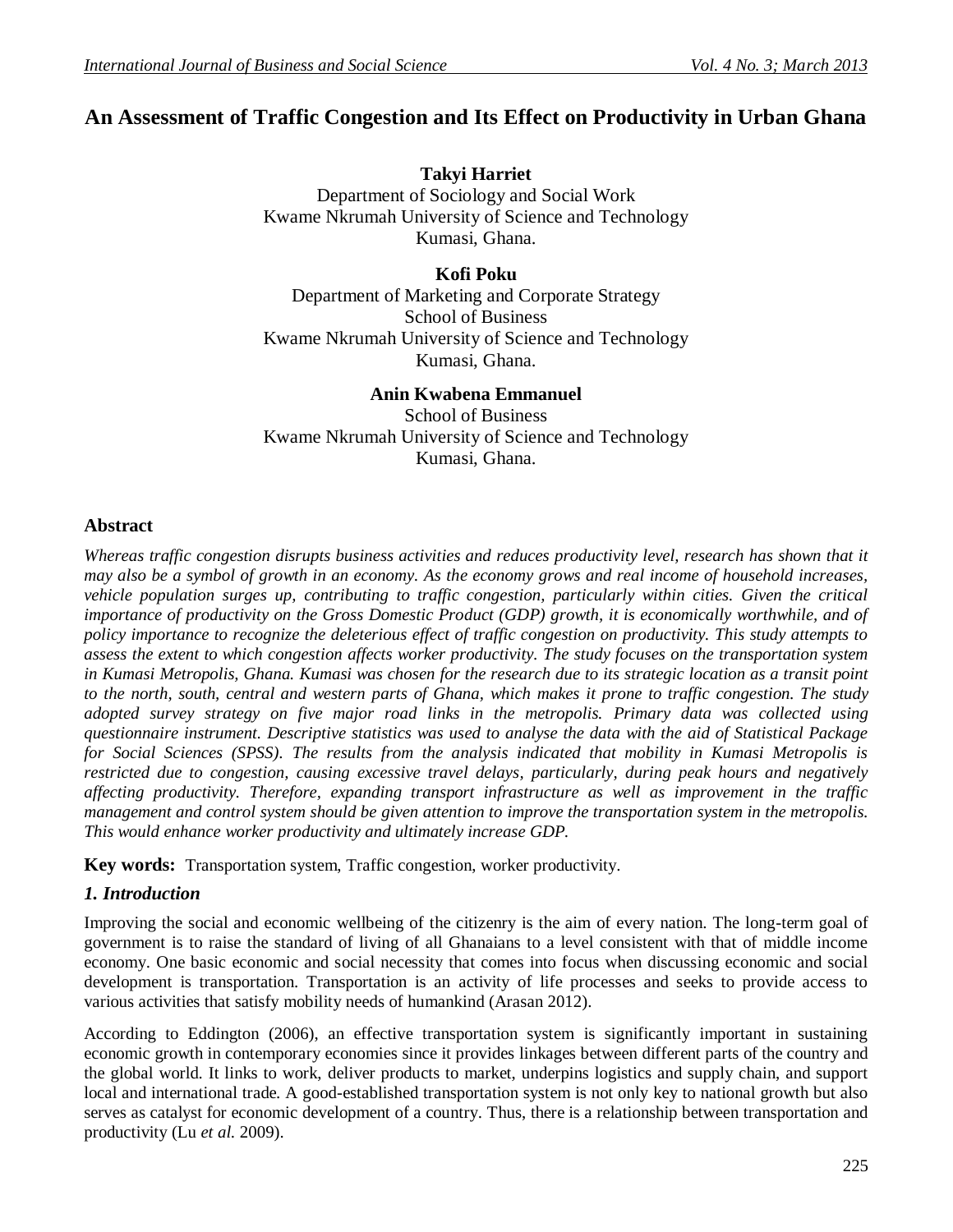Economic and social activities of human kind revolve around transportation. It is a link to almost all sectors of an economy. Virtually everything we do relies on transportation. Trade within and between different regions is vital to economic development and directly depends on transportation (Kulash 1999, World Bank 2002). Thus the importance of transportation to societal growth cannot be underestimated. Broadstock (2011) and Pacione (2005), state that increasing wealth and high population, and availability of vehicle loan facility result in more car ownership than current transportation network can handle. It could be inferred from the above statement that there is a relationship between income level and car ownership and that the dominance of private car usage, particularly within cities, is likely to increase even further as a result of rise in household income with its attendant traffic congestion and high consumption of fuel.

Again in Kumasi, cars and taxis dominate the transportation system within the Metropolis. The Central Business District, (CBD) is characterized by too many cars and taxis. Cars and taxis form about 77% of the traffic mix yet account for less than 30% of all person trips (Urban Roads 2004). This situation has contributed to excessive traffic congestion within the Metropolis, especially at the CBD and thus affects the logistics system and business activities in the metropolis. The aim of this paper is to examine the traffic congestion situation in the Kumasi metropolis and how it affects worker productivity.

## *2. Urban Transportation*

Urban transportation refers to the system of transportation that provides access and mobility for people and goods within cities. Elements of urban transportation include public transit (collective transport); non-motorised transport (pedestrians, cyclists) and freight. Effective urban transport systems are essential to economic activity and quality of life. Urban transportation opens up opportunities to access essential services as well as social activities (Arasan 2012, Rodrigue *et al*. 2009, Lu *et al.* 2009). Business activities depend on urban transportation systems to ensure the mobility of its customers, employees and suppliers. The urban transport services cover a range of important social and economic services such as leisure trips business journeys; commuting; shopping; trips to places of education and freight distribution. Effective urban transport fulfills the demand for accessibility within cities (Okoko 2006). Arasan, (2012,) and Rodrique et al (2009), further report that transportation infrastructure is one of the key factors that directly affect urban transportation effectiveness and capacity within the metropolis. Transportation infrastructure mainly includes roads, parking lots, vehicles and transportation terminals. Urban traffic management system is also an important component which can properly control and guide the distribution of traffic flows on roads.

## *3. Factors of Effective and Efficient Transportation System*

Eddington (2006) cites adequate transport network, traffic management and control system and effective, efficient and reliable mass transit as key factors that affect urban transportation system. Nadiri (1998) postulates that investment in adequate transport infrastructure improves transport efficiency in terms of increased productivity and continue that transportation infrastructure involves good road network, adequate bus stops, parking areas with traffic signals. Shapiro et al, (2002) assert that mass transit is prerequisite for ensuring efficient and effective transportation system in urban areas in terms of energy conservation reduced traffic congestion and environmental preservation. They argue that effective mass transit system is underpinned by availability, accessibility, and reliability of buses. Effective traffic management and control system is key to ensuring effective transportation system in the urban areas. This involves management and control of road signals, road space, parking space and road users (Arasan 2012; Jones 1999).

## *4. The Impact of Transportation on Productivity*

Productivity has to deal with the ratio of volume measure of output to the volume measure of input. It measures the extent to which production input is utilized to produce output in the production process. Economic growth and business competitiveness is underpinned by productivity growth (Organization for Economic Co-operation and Development (OECD) 2006; Nadiri 1996). Nadiri (1996) argues that the input of productivity is a state or national investment in transportation whilst the output is gross domestic product (GDP) growth. An effective transportation system is therefore key in sustaining economic growth in the contemporary economies by its capacity to link people to job, deliver products to markets where there is demand, drives supply chain and logistics and enabling domestic and international trade.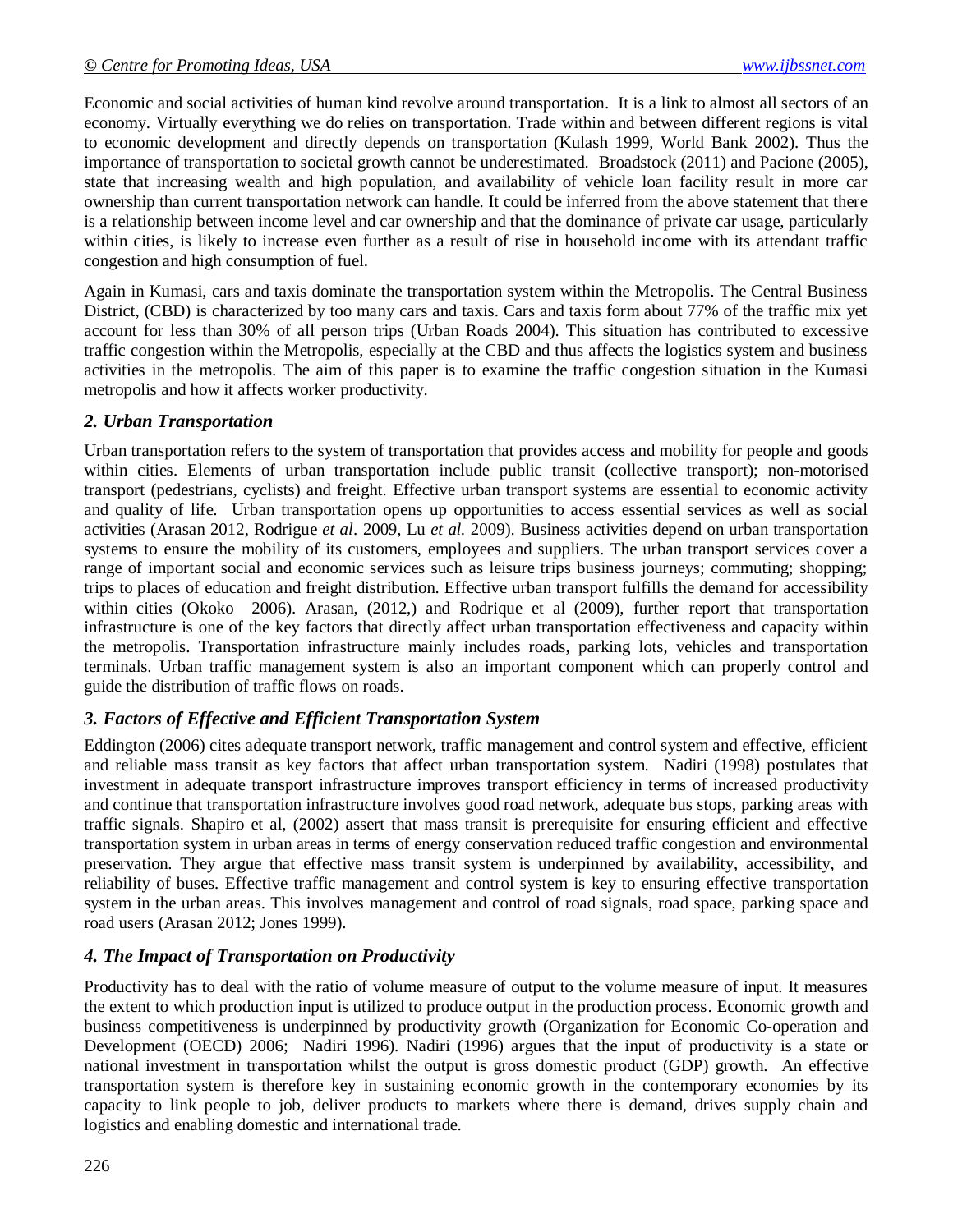Again improvement in transportation efficiency can influence cost of doing business, travel time, forecast reliability, comfort, safety and security of commuters. The direct benefit of an efficient and effective transportation system reflects in the reduced travel time, which translates into cost saving, increase in output and ultimately GDP (Kulash 1999, World Bank 2002). Eddington added that travel reliability is critical to some business sectors, especially those that deal with perishable goods as well as those that rely on just- in- time (JIT) deliveries. That is, to some businesses, productivity growth is underpinned by what they termed as predictable and time- critical deliveries. This view is further shared by Weisbrod and Reno (2009), when they state that effective transportation system increases productivity in terms of job creation, reduction in business operation cost, improved output, expanded market and increase in economic competitiveness.

They continue to suggest that effective transportation system contributes to productivity by improving business ability to provide goods and services, improving people's ability to access education and health services, create employment and reduce vehicle operation cost as well as emission and safety benefits. Thus effective transportation system improves productivity which is a key determinant of economic growth and living standards.

## *5. Traffic Congestion*

Rodrique *et al*, ( 2009) states that congestion can be perceived as unavoidable consequences of scarce transport facilities such as road space, parking area, road signals and effective traffic management. They argue that urban congestion mainly concerns two domains of circulation, passengers and freight which share the same infrastructure. Thus, traffic congestion condition on road networks occurs as a result of excessive use of road infrastructure beyond capacity, and it is characterised by slower speeds, longer trip hours and increased vehicular queuing.

Downie (2008) also opines that traffic congestion occurs when the volume of vehicular traffic is greater than the available road capacity, a point commonly referred to as saturation. He describes a number of specific circumstances which cause or aggravate congestion. Most of such circumstances are concerned with reduction in the capacity of road at a given point or over a certain length, or increase in the number of vehicles required for the movement of people and goods. Downie (2008) further argues that economic surge in various economies has resulted in a massive increase in the number of vehicles that overwhelms transport infrastructure, thus causing congestion on roads in cities. Rodnique *et al.* (2009), note that congestion in urban areas is dominantly caused by commuting patterns and little by truck movement. They further attributed the causes of congestion to rise in population densities, road incidents and broken vehicles on the roads which restrict capacity of roads and impair smooth traffic flows.

Another contributing factor to congestion as suggested by Herman (2001), cited Downie (2008) is parking. He is of the view that road parking, which consumes large amount of space has become a land issue that greatly inflates the demand for urban land, causing congestion in cities. He adds that high urban mobility rate also contributes to the congestion menace. The massive use of cars does not only have an impact on traffic congestion but also leads to decline in public transit efficiency, thereby creating commuting difficulties in cities. Indeed the overdependence on cars has tremendously increased the demand for transport infrastructure. Unfortunately the supply of transport infrastructure has never been commensurate with the growth of mobility needs. Consequently, several vehicles spend most of the time in traffic as a result of traffic space limitation (Yan and Crooks 2010).

Furthermore, Urban Roads (2004) Report that traffic congestion in Kumasi is attributable to limited road capacity, parking space, dysfunctional road signals, drivers' behavior, vehicle breakdown on roads and too many cars within the city. Rodnique *et al.* (2009) outline some measures that could help deal with the congestion menace. They mention traffic signal synchronization, incident management, congestion pricing and the use of public transit as possible effective strategies available in dealing with congestion situation, although not without their associated challenges.

### *6. Traffic Congestion and Productivity*

Any city that is economically dynamic and vibrant will rarely be free from traffic congestion. Congestion has become an inevitable part of everyday life and that it is the city authorities that have to devise policies to help manage congestion on affordable basis to relief commuters of the difficulties imposed upon them by traffic congestion (May and Marsden 2007, Yildirim 2001).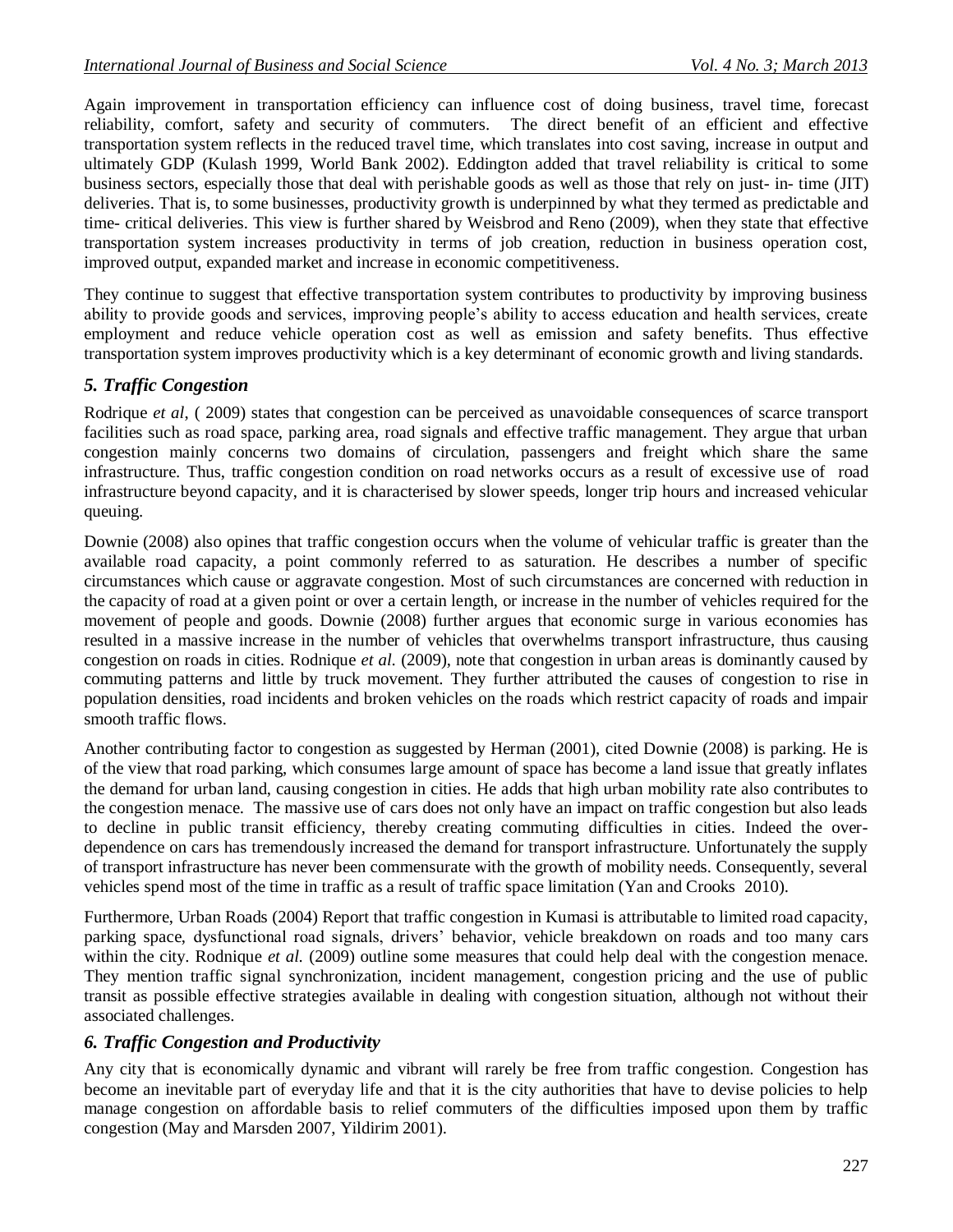According to them, there is little consensus on the type of policies that can be used to trade congestion in cities, and that it is unsure that congestion has any clear cut solution. Indeed people living in cities have come to accept traffic congestion as part of city dynamics and therefore have become used to getting along with it. They continue to argue that traffic congestion in cities is a symbol of a successful socio economic development – improved business activities, increase in employment and improved culture. These are factors that motivate firms to operate in cities to benefit from economic gains.

May and Marsden (2007), however argue that congestion impairs us from moving freely and that it disrupts business activities in cities and reduces productivity. Congestion affects speed and smooth traffic flow. This affects a wide range of activities, services, goods, markets opportunities in the cities which can best be delivered through transport mobility. The report continues that congestion also reduces productivity through increased inventory holding by manufacturers and retailers as a result of unreliable travel conditions within cities. Business activities depend on timely delivery of logistics. However, freight movement in cities is impaired by traffic congestion, thus making productivity suffer.

Weisbrod *et al.* (2003) reinforce this assertion by saying that increased traffic congestion imposes cost upon commuters and affect business operations. They further affirm that businesses that have high needs for incoming deliveries are mostly affected by traffic congestion and thus reduce productivity. Thus traffic congestion increases the cost of businesses operations. For instance delay in delivering time-sensitive logistics can impose additional inventory and logistics cost. Indeed, congestion affects lean management system like just-in-time, making businesses less responsive.

Weisbod *et al.* (2003) conclude that congestion leads to reduced productivity through reduced worker access to job and shopper access to stores as a result of excessive delay in traffic. According to Crowther et al (1963), cutting traffic congestion by half will bring huge economic benefit to economies. This statement lends credence to the fact that traffic congestion has negative impact on productivity. Indeed in August 2010, Habee, one of the provinces of China experienced what is considered the world worst traffic jam ever, as traffic congestion stretched more than 100km from August 14 to 26 ( Hickman 2010) . Such situation has obvious implication on productivity and the socio economic development at large.

Lewis (2008) and Downie, (2008) further delineate that although the digital revolution enables twenty  $21<sup>st</sup>$ Century industries to adopt just-in-time production, distribution and inventory management system, the challenges in the transportation system such as congestion, makes it difficult for them to be up to the task of ensuring reliable just-in-time deliveries for enhanced productivity and competitiveness. Poole (1998), and Eddington, (2006) argue that economic cost of congestion takes the form of time wasted through travel delays and unreliable transportation conditions, extra fuel, the environmental damage and related cost to human health.

#### **Figure 1- The conceptual framework**



Source: Adopted and modified from Pacione, (2005)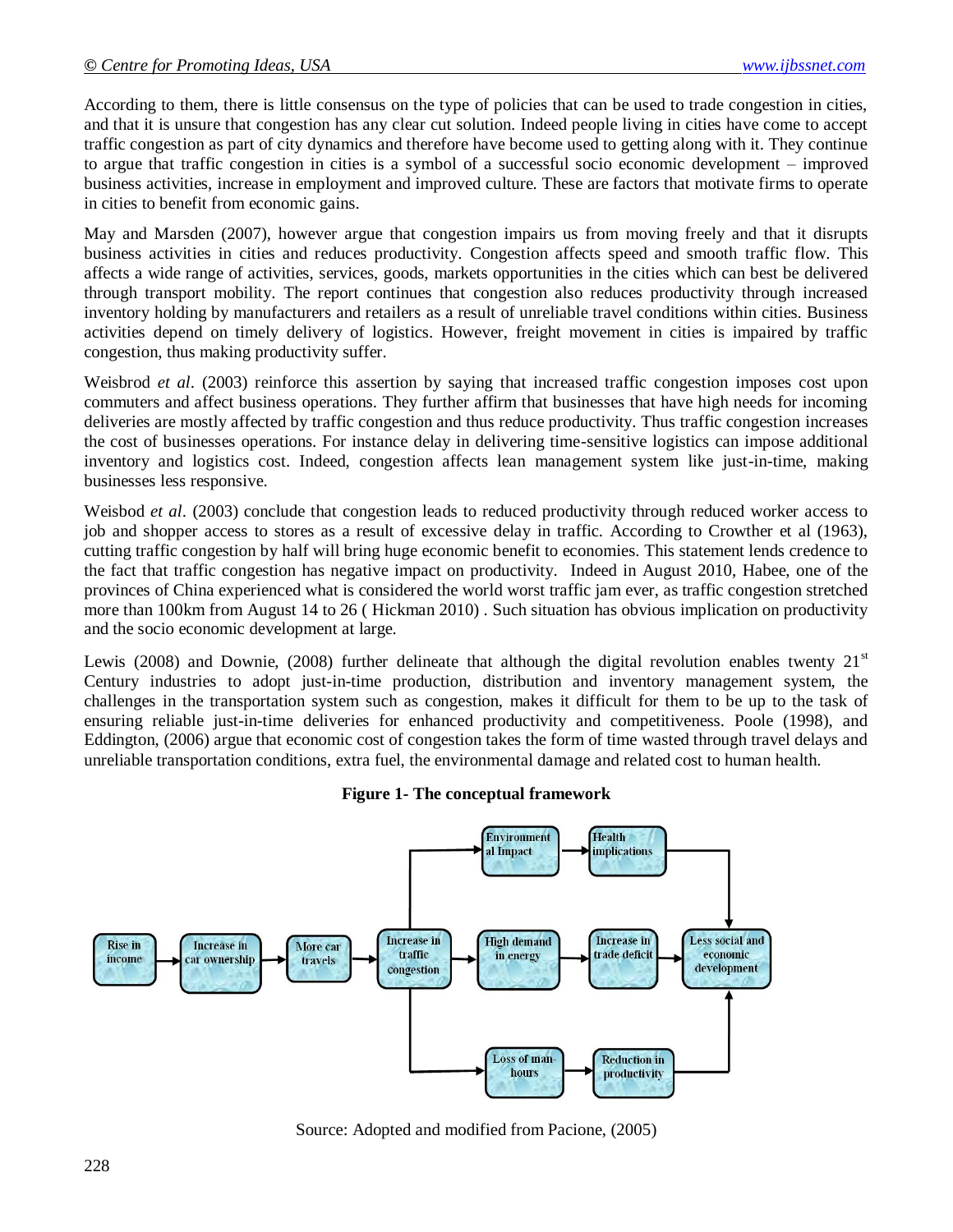

**Figure 2- The conceptual framework**

Source: Adopted and modified from Karlsson et al., (2007)

The conceptual framework in figures 1 and 2 give graphical model of transportation situation in Ghana and its potential outcome. It seeks to explain that rise in income leads to increase in automobile ownership which will culminate in increased traffic congestion. The potential results of this situation are high energy demand, environmental implication and reduction in productivity, a situation that adversely affects the national socioeconomic development. However, adequate infrastructure, effective traffic management and effective public transportation as key factors in place, will lead to effective transportation system. This will improve energy efficiency, effective logistics system and increase productivity at both individual and national level.

## *7. Methodology*

Deduction approach was used for this study. The study used survey with multiple cases of road links. Primary data was collected using questionnaire instrument. Commuters working in the formal sector within Kumasi Metropolis and drivers that use passenger vehicles constituted the study population

### **7.1 The Study Population, Sample size and sampling techniques**

The population for this study included drivers that use passenger vehicles (taxis and mini-buses) that ply the roads within Kumasi and commuters. These groups were purposively targeted with the view that they could provide relevant information in relation to the research question since they constitute major stakeholders in passenger transportation within the city. There are twenty-one selected key road links in the metropolis with their respective levels of congestion records (Urban Roads 2004).

It was realised that using all the twenty-one key road links for the study would present practical challenges. In the light of this, the researcher sampled the first five out of the twenty-one (21) key road links. Purposive sampling was used in this selection to enable the researchers select road links with high traffic congestion records. The five key roads understudy is presented in table 1. Since the number of various vehicles plying the five road links understudy has not been fully established, it was impossible to construct a sample frame for the drivers and commuters. For this reason the researchers used quota sampling techniques. The average traffic volume of the five road links understudy, as has been established by Urban Roads Department (2004), was 63.46 vehicles per minute. This is presented in table 2.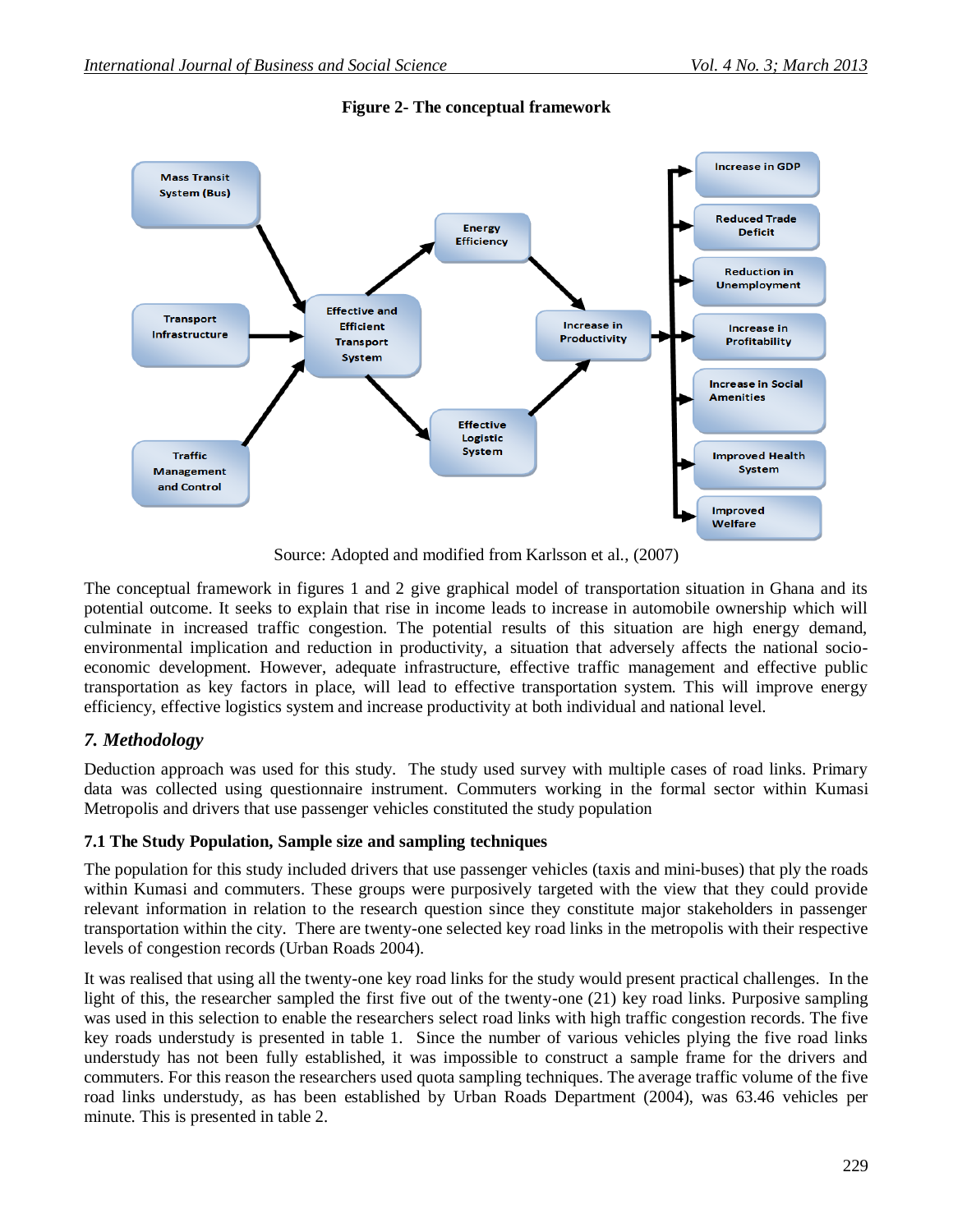Based on this, and the fact that the five road links bore similar characteristics in terms of the vehicles that ply them, a quota of sixty (60) drivers of passenger vehicles was allocated to each of the five roads to make a sample size of 300 for the drivers. The quota distribution rate for each road comprised of forty-one (41) taxi drivers and nineteen (19) mini bus (trotro) drivers. This was based on the distribution rate of traffic mix in the metropolis as established by urban Roads, Kumasi. This is presented in table 3. The respondents from each category were selected using systematic random sampling based on every third driver met at the terminals. The drivers were given higher quota than the commuters due to the technical information required which could best be provided by them.

Again a hundred and fifty (150) commuters working in the formal sector were involved in the study with a quota of thirty (30) from each road. The 30 respondents from each road were also selected randomly so that each has an equal chance of being selected. Thus making for a total respondent of four hundred and fifty-five (450).

| Road Link          |       | Peak Total Volume Per Hour Peak Total Volume Per Minute |
|--------------------|-------|---------------------------------------------------------|
| Manpong Road       | 5,394 | 89.9                                                    |
| Sunyani Road       | 4,219 | 70.3                                                    |
| <b>Antoah Road</b> | 3,860 | 64.3                                                    |
|                    |       |                                                         |
| $24th$ Feb. Road   | 3,202 | 53.4                                                    |
| Harper Road        | 2,148 | 35.8                                                    |
| Wtd. Average       | 3,764 | 63.46                                                   |

#### **Table 1-Volume of Traffic Flow Analysis**

Source: modified from Urban Roads Report(2004)

|  | Table 2 - Key Roads in Order of Congestion Level |
|--|--------------------------------------------------|
|  |                                                  |

| Rank | Name of Road     | <b>Functional Class</b> | Study Length (km) | Congestion Index (CI) |
|------|------------------|-------------------------|-------------------|-----------------------|
|      | Mampong Road     | Principal Arterial      | 5.0               | 13.8                  |
|      | Suyani Road      | Principal Arterial      | 3.3               | 8.9                   |
|      | Antoa Road       | Pricipal Arterial       | 5.5               | 6.0                   |
|      | $24th$ Feb. Road | Principal Arterial      | 5.4               | 5.8                   |
|      | Harper Road      | Principal Arterial      | 2.5               | 5.6                   |

Source: Urban Roads Report(2004), Kumasi.

#### **Table 3- Distribution of traffic mix**

| Type of Vehicle | Number of Vehicles |
|-----------------|--------------------|
| Private vehicle | 33 %               |
| Taxi            | 44 %               |
| MinBus(Trotro)  | 19 %               |
| Large Bus       | $4\%$              |
| <b>TOTAL</b>    | 100 %              |

Source: Urban Roads Report. (2004)

**Table 4- Category of Respondents**

| <b>CATEGORY</b> | <b>SAMPLE SIZE</b> |
|-----------------|--------------------|
| Driver          | 300                |
| Commuter        | 150                |
|                 |                    |
| Total           | 45∩                |

Source: Researcher's field work (2012)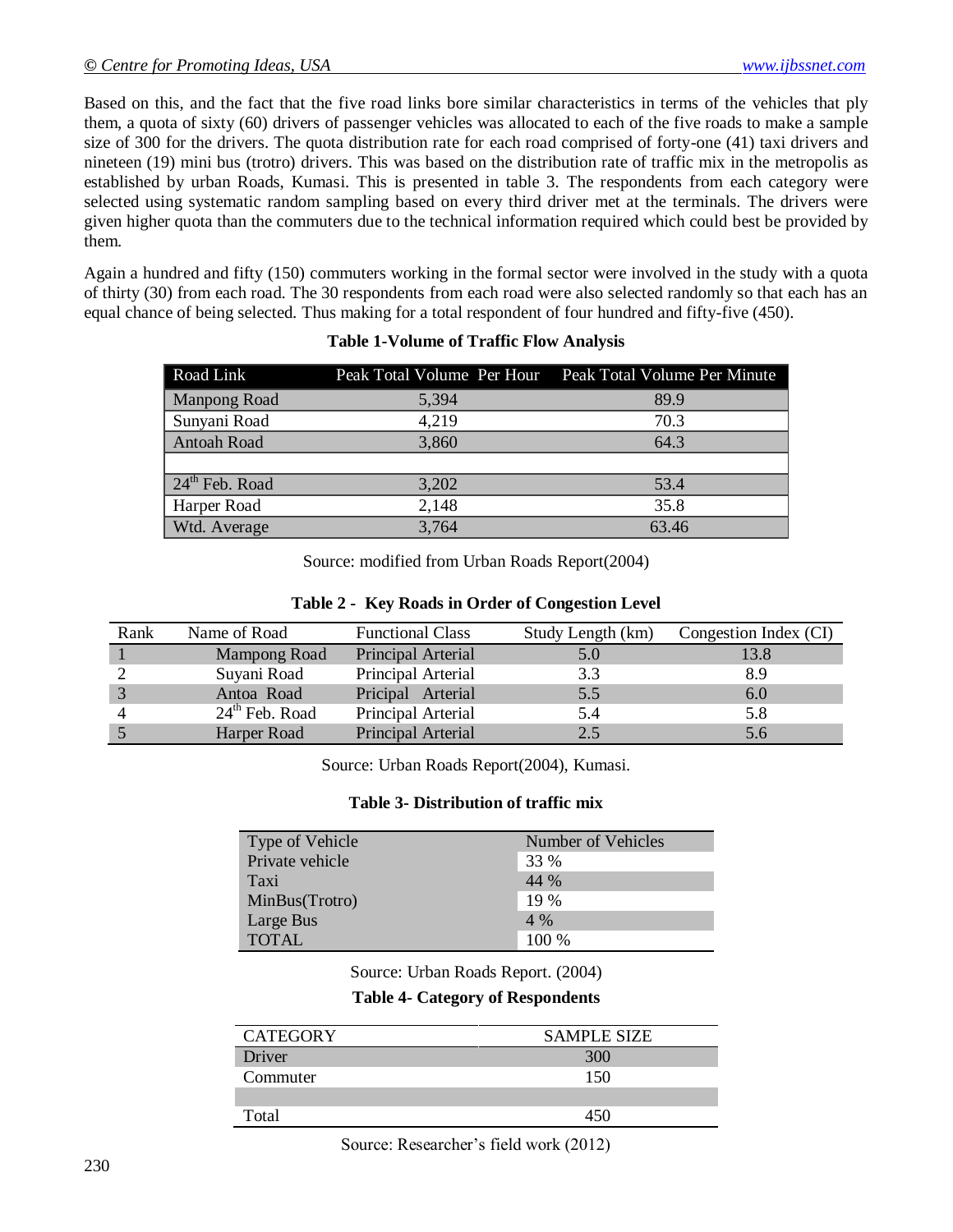| Respondents      | Sample Size | <b>Response Rate</b> |
|------------------|-------------|----------------------|
| <b>Drivers</b>   | 300         | 300(100%)            |
| <b>Commuters</b> | 150         | 135(90%)             |
|                  |             |                      |
|                  |             |                      |
| Total            | 450         | 435(96.7%)           |
|                  |             |                      |

#### **Table 5- Sample and Response Rate**

Source: field data (2012)

## *8. Method of Data Collection and Analysis*

Primary data used for the study was obtained from the researcher's field data where four hundred and thirty-five (435) out of four hundred fifty (450) drivers and commuters from the five key road links under the study gave responses from sets of questionnaire. Both self-administered and interviewer-administered questionnaires were used for the study. This allowed for responses from the respondents with varying characteristics, some of whom required further assistance in providing responses.

The questionnaires used were closed ended with five point likert scale, ranging from  $1=$  Strongly Disagree to  $5=$ Strongly Agree. Respondents were given the chance to tick or rank the most appropriate response(s). The researchers used two different sets of questionnaires. The first was used to collect information from taxi and 'trotro' drivers whilst the other was used to collect responses from commuters. The questionnaires were delivered to the respondents by the researchers. Where necessary, the researchers read out and explained the questions to the respondents whose literacy level were low and were unable to read and understand for relevant responses. The researchers used descriptive statistics of simple averages to analyse the field data with the aid of statistical package for social sciences (SPSS) and Microsoft Excel Software.

### *9. Results and Discussions*

### **9.1 The Effect of the Transportation System in Kumasi Metropolis on Worker Productivity (mini-bus Drivers)**

| Variables/ca<br>tegories | <b>Expected no. of</b><br>trips (Off Peak<br>Traffic Hrs. $(%)$ | <b>Actual No. of trips</b><br>(Peak Traffic<br>Hrs. $(\%)$ | <b>Expected Income</b><br>$(Gh\mathcal{C})$ (Off Peak<br>Traffic Hrs. $)(\%)$ | <b>Actual Income</b><br>$(Gh\mathcal{C})$ (Peak<br>Traffic Hrs. $)(\%)$ |
|--------------------------|-----------------------------------------------------------------|------------------------------------------------------------|-------------------------------------------------------------------------------|-------------------------------------------------------------------------|
| 10-15 trips              |                                                                 | 81                                                         |                                                                               |                                                                         |
| $16 - 20$ trips          | 82.6                                                            | 19                                                         |                                                                               |                                                                         |
| More than 20<br>trips    | 17.4                                                            |                                                            |                                                                               |                                                                         |
| <b>TOTAL</b>             | 100                                                             | 100                                                        |                                                                               |                                                                         |
| $35-40$                  |                                                                 |                                                            |                                                                               | 78.8                                                                    |
| $41 - 45$                |                                                                 |                                                            | 79.3                                                                          | 21.2                                                                    |
| $46 - 50$                |                                                                 |                                                            | 20.7                                                                          |                                                                         |
| $51 - 55$                |                                                                 |                                                            |                                                                               |                                                                         |
| <b>TOTAL</b>             |                                                                 |                                                            | 100                                                                           | 100                                                                     |

### **Table 6 - Effect of the transportation system in Kumasi on Driver's Productivity**

#### Source: Researchers field work, 2012

Table 6 shows the average number of trips and income generated by mini-bus (Trotro) drivers based on in the situation where there is less or no traffic and in situation of intense traffic. The respondents were asked the number of journey trips and income they were able to make on the normal day based on the current transportation situation in the Kumasi metropolis and what they were expected to make. 81% of the trotro drivers indicated that on the average, they made a maximum of about 15 journey trips instead of 20 trips expected as a result of the traffic situation in Kumasi metropolis.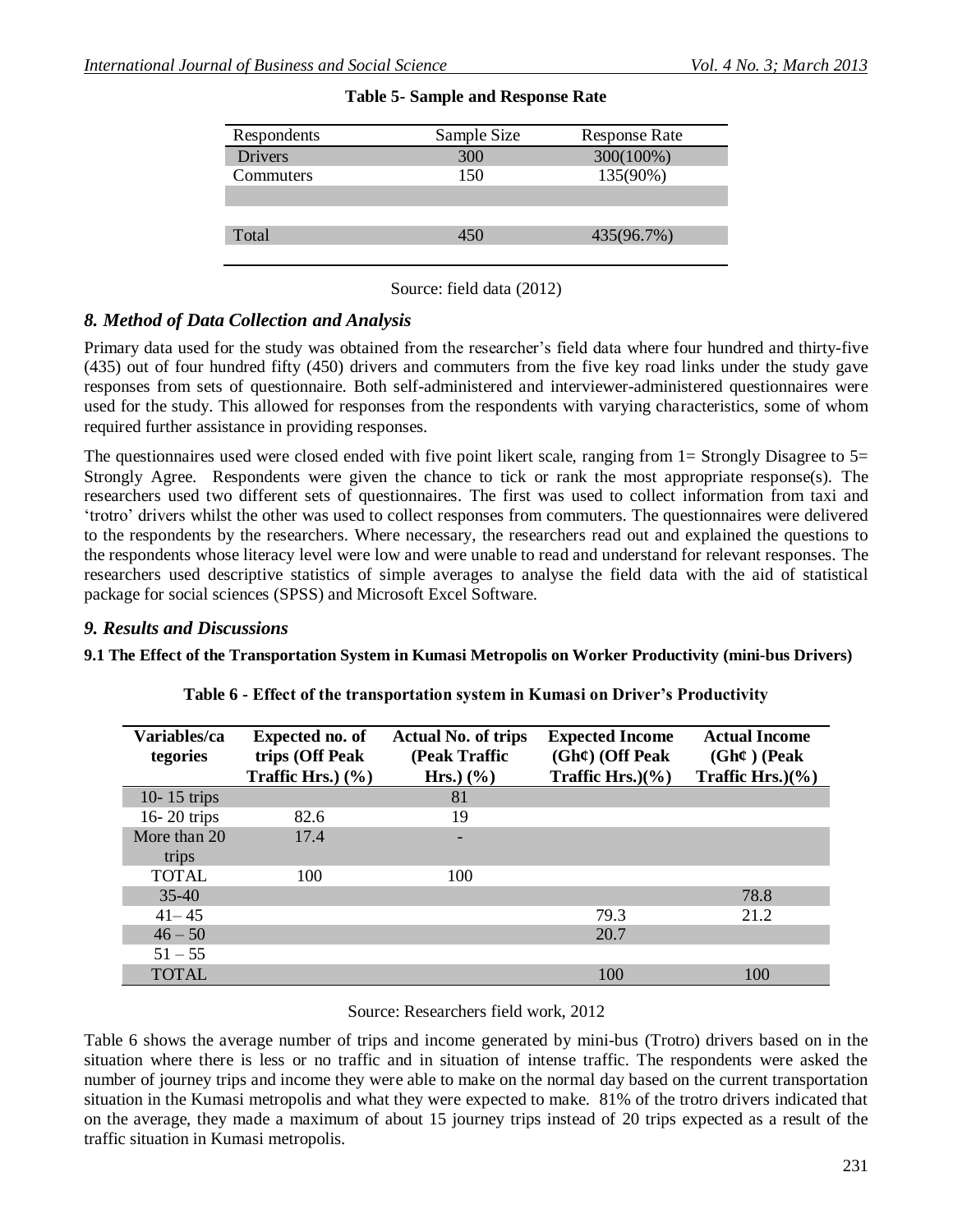With respect to income, 78.8% indicated that, on the average they made a maximum of between GH $\epsilon$ 35 and GH $\epsilon$ 40 instead of between GH $\varphi$ 46- GH $\varphi$ 50 expected due to the traffic situation in Kumasi metropolis. The drastic decrease in expected income of the mini-bus (trotro) drivers shows the magnitude of loss they incur due to the traffic congestion situations in the Kumasi metropolis.

| Variables/categories | Expected no. of    | Actual No. of       | <b>Expected Income</b> | <b>Actual Income</b> |
|----------------------|--------------------|---------------------|------------------------|----------------------|
|                      | trips (No Traffic) | trips (During       | $(Gh\phi)$ (No         | $(Gh\phi)$ (During   |
|                      | (% )               | Traffic $)$ $(\% )$ | Traffic)(%             | Traffic $)(\% )$     |
| 10-15 trips          |                    | 86.2                |                        |                      |
| $16 - 20$ trips      | 82.5               | 13.8                |                        |                      |
| More than 20 trips   | 17.5               |                     |                        |                      |
| <b>TOTAL</b>         | 100                | 100                 |                        |                      |
|                      |                    |                     |                        |                      |
| $20 - 25$            |                    |                     |                        | 88.6                 |
| $26 - 30$            |                    |                     | 83.8                   | 11.4                 |
| $31 - 35$            |                    |                     | 16.2                   |                      |
|                      |                    |                     |                        |                      |
| <b>TOTAL</b>         |                    |                     | 100                    | 100                  |

|  | Table 7 - Effect of the transportation system in Kumasi on Driver's Productivity (Taxi Drivers) |  |  |  |  |
|--|-------------------------------------------------------------------------------------------------|--|--|--|--|
|--|-------------------------------------------------------------------------------------------------|--|--|--|--|

#### Source: Researchers field work, 2012

Table 7 shows the average number of journey trips and income generated by taxi drivers based on in the situation where there was less or no traffic and in situation of intense traffic. The respondents were asked the number of trips they were able to make on the normal day as well as the income level based on the current transportation situation in the Kumasi metropolis and what they were expected to make. 86.2% of the taxi drivers indicated that on the average, they made a maximum of about 15 journey trips instead of 20 trips expected as a result of the traffic situation in Kumasi metropolis. With respect to income, 88.6% indicated that, on the average they made a maximum of between GH $\varphi$ 20 and GH $\varphi$  25 instead of between GH $\varphi$ 30- GH $\varphi$ 35 expected due to the traffic situation in Kumasi metropolis. This represents an average income loss of 14.3% to the taxi drivers captured. The drastic decrease in expected income of the taxi drivers shows the magnitude of loss they incur due to the traffic congestion situations in the Kumasi metropolis.

| Table 8- the effect of transportation system in Kumasi on productivity |          |
|------------------------------------------------------------------------|----------|
| <b>(Formal Sector)</b>                                                 | Workers) |

| <b>Descriptive Statistics</b> |     |         |         |      |                |
|-------------------------------|-----|---------|---------|------|----------------|
|                               | N   | Minimum | Maximum | Mean | Std. Deviation |
| Mandated hours of work        | 135 | 7.30    | 12.00   | 9.34 | 1.21           |
| Report late                   | 135 | .25     | 00.1    | .88  | . 22           |

Source: Researchers field work, 2012

 $0.8759 \times 100 = 9.4\%$ 9.3422 hours.

Table 8 shows the average mandated number of working hours public and private workers (Commuters) surveyed by the researcher. It was identified that workers work for an average of nine (9) hours and thirty-four (34) minutes. But they waste an average of fifty-two minutes and eight seconds (52.8) because they report late for work. This represents an average of 9.4% of work time per day. This is identified as a significant productive period wasted because of late arrival to work due to the transportation situation in the Kumasi metropolis. This corroborated the findings from the observation and the key informants about how the transportation system in Kumasi Metropolis affects worker productivity.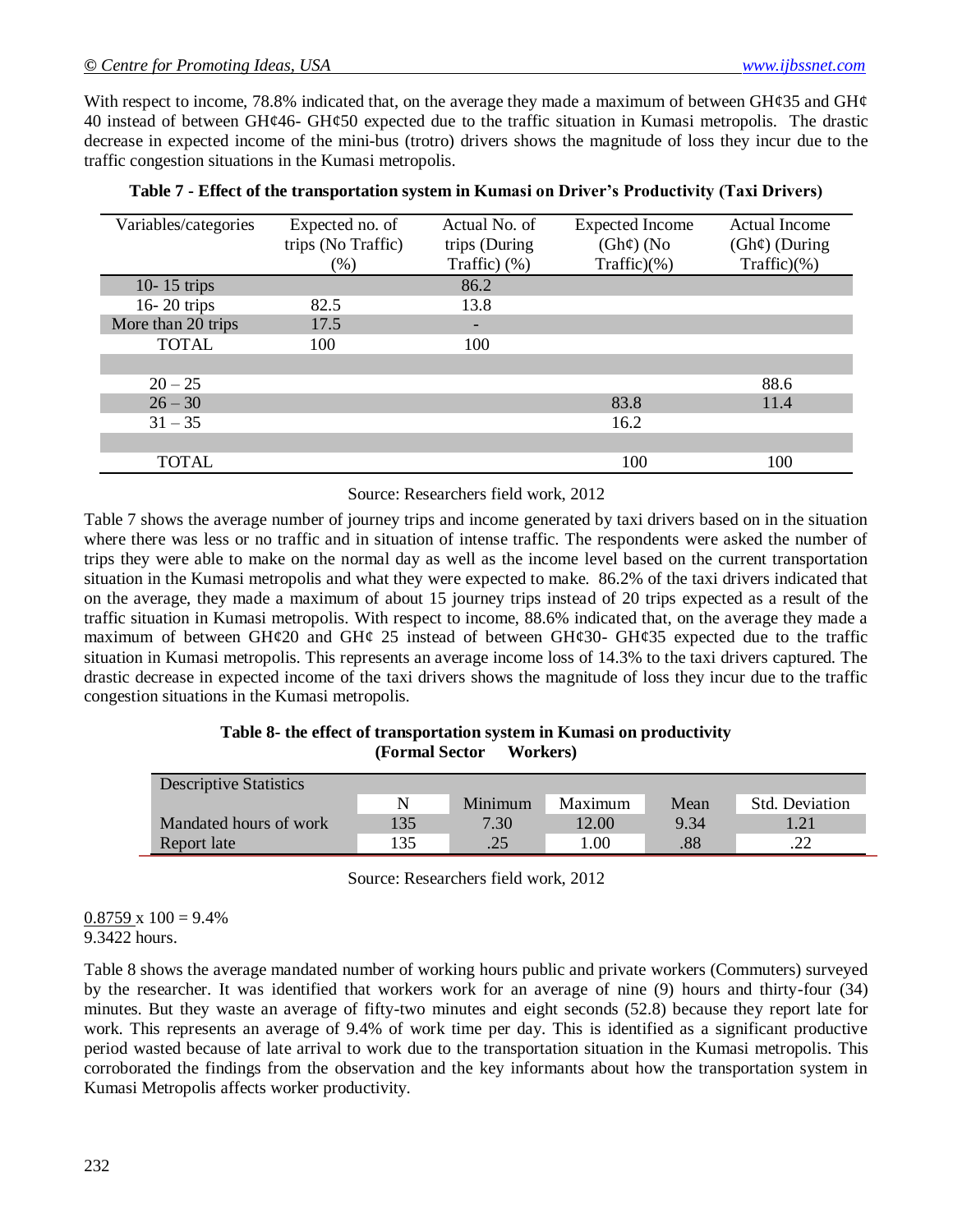## *10. Conclusion*

## **10.1 The informal Sector Productivity (TroTro and Taxi Drivers)**

The main objective of the study was to assess the extent to which congestion affects worker productivity. The analysis of the study revealed that congestion in the Kumasi Metropolis has negative effect on worker productivity in the informal sector. More than78% of the mini-bus drivers indicated that, on the average they made a maximum of between GH¢35 and GH¢ 40 instead of between GH¢46- GH¢50 expected representing an average income loss of 21.9% due to the traffic situation in the Kumasi metropolis.

The case of taxi drivers was no different. More than 88% of the taxi drivers contacted indicated that, on the average they made a maximum of between GH $\varphi$ 20 and GH $\varphi$ 25 instead of between GH $\varphi$ 30- GH $\varphi$ 35 expected due to the traffic situation in the Kumasi metropolis. This represents an average income loss of 14.3% to the taxi drivers captured.

### **10.2 The Formal Sector Productivity**

In the formal sectors, the negative effect of the transportation system in the metropolis on worker productivity was evident. The study revealed that the average mandated number of hours of about 9 hours a day was reduced by 0.88 of an hour (52.8 minutes) a day, which represents an average of 9% loss of productive hours a day and loss of over two working days in a month. This has obvious implications on the economy. Thus the traffic congestion in the Kumasi metropolis is negatively affecting worker productivity, confirming the existing theory by researchers like Eddington, (2006), Weisbrod (2010), May and Marsden, (2007) and Nadiri (1996) that traffic congestion has negative effect on productivity.

#### **11. Recommendations**

Based on the findings and the conclusions drawn from the study, the following recommendations are made by the researchers:

- 1. The authorities of urban road transport in the metropolis should embark on regular education campaign to sensitise the road users on effective utilization of roads.
- 2. They should also construct additional bus stops and expand those with narrow lay-byes to prevent packing and stopping at unapproved places.
- 3. Again, they should fix all dysfunctional road signals at various intersections and ensure regular maintenance to check effective traffic flows.
- 4. Policy makers of the road transport management should initiate the provision of well equipped quick traffic response unit to deal with frequent vehicle breakdowns on the road.
- 5. The metropolitan authority must be improved upon the satellite markets in various sub-metros and communities within the metropolis and new ones constructed in order to decentralise the economic activities in the metropolis and to ultimately reduce the volume of vehicular inflow to the CBD.
- 6. Further studies into the mass transit system and how it can reduce traffic congestion is recommended

## *References*

- Arasan, T.V (2012*).*Urban Transportation systems planning. Unpublished Hand Book presented at Short Term Course organized by Kwame Nkrumah University of Science and Technology and Indian Institute of Technology Madras, Accra.
- Broadstock. D. C. *et al. (*2011). Transportation oil demand, consumer preferences and asymmetric prices*. Journal of Education Studies*, vol. 38 No5 pp. 528-536.
- Crowther *et al*. (1963). Traffic in Towns: a study of long term problems of traffic in urban areas. Her Majesty's Stationary Office, London
- Department of Urban Road (2004). Report on Urban Planning and Traffic management studies, Kumasi
- Downie, A.(2008) The World Worst Traffic Jams time. Available at: http://www.time/world/article/0,8599,1733872,00.html. (Retrieve on  $28<sup>th</sup>$  February, 20 12
- Eddington, R.(2006).The Eddington Transport Study Main Report: Transport's role in sustaining the UK's Productivity and Competitiveness. UK Department for Transport, London. Retrieved fromwww.dft.gov.uk/about/strategy/transportstrategies/eddingtonstudy (Accessed 10<sup>th</sup>April, 2012)